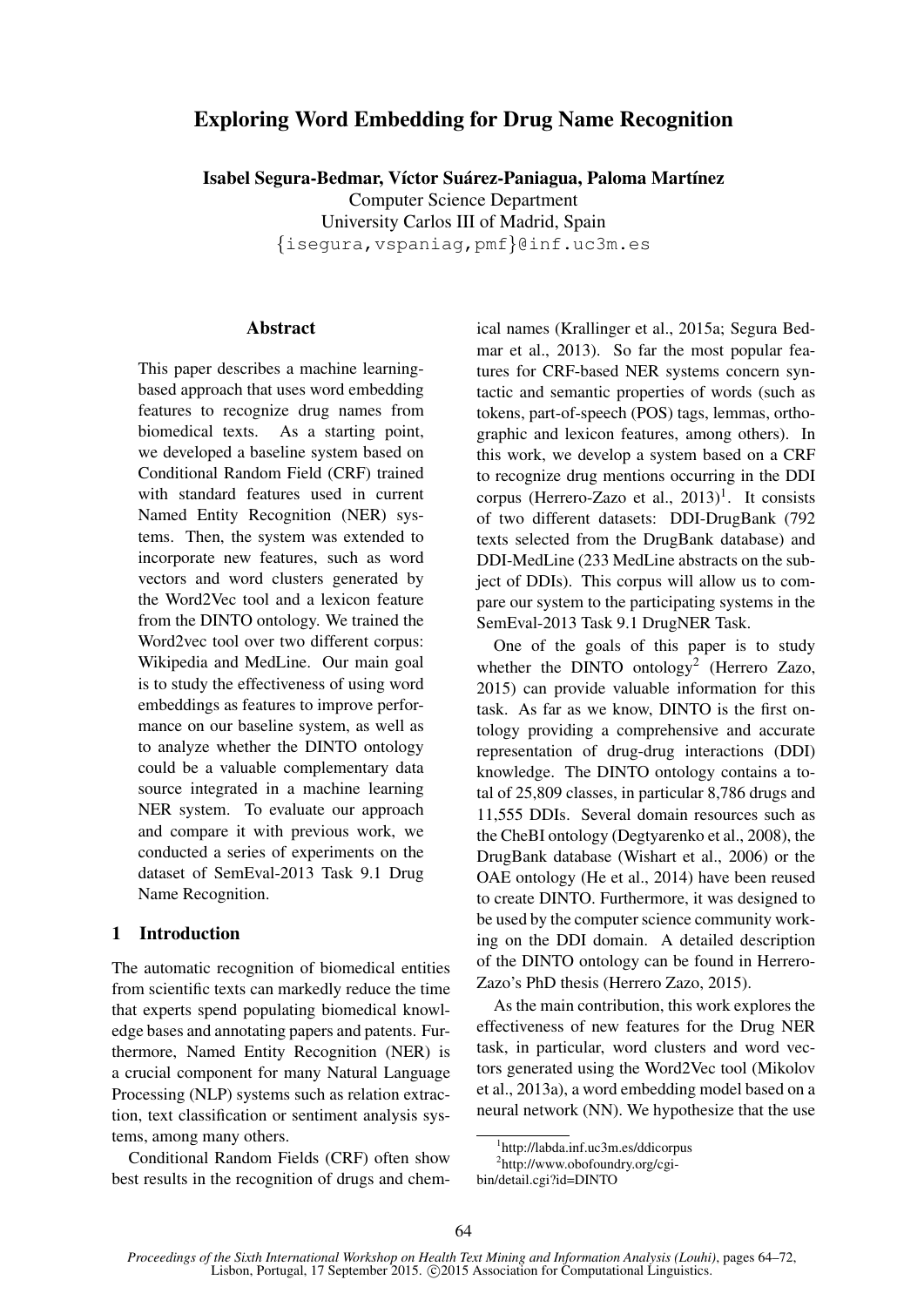of word embedding features would allow us to accurately detect even those drugs that are not in the training set or in the DINTO ontology. A word embedding is a function to map words to highdimensional vectors. At present, NN is one of the most used learning techniques for generating word embeddings (Mikolov et al., 2013b). The essential assumption of word embedding is that semantically close words will have similar vectors. Word embeddings have shown promising results in NLP tasks, such as named entity recognition, sentiment analysis or parsing (Turian et al., 2010; Socher et al., 2013a; Socher et al., 2013b). However, to the best of our knowledge, this technique has hardly ever been exploited in drug name recognition (Liu et al., 2015).

In fact, our work is the first to explore the word embedding potential using the whole word2vec vector for drug name recognition. In contrast to (Liu et al., 2015), we also train the word embedding features (word clusters and word vectors) using the latest wikipedia dump<sup>3</sup>, which contains more than 3 billion words, as well as the 2013 release of MedLine<sup>4</sup>, which they used for genereting their word representations. This release contains approximately one million words, being thus much smaller than the Wikipedia collection. While MedLine is a biomedical literature database, Wikipedia covers many different domains of knowledge. However, we believe that the larger the dataset used for training the Word2Vec models, the better word embeddings should be obtained. Thus, we would like to compare the effectiveness of word embeddings features trained on a specific domain corpus, such as MedLine, to those trained on a larger collection, such as Wikipedia.

Another key difference of our work with (Liu et al., 2015) is that while they only gave results for the whole DDI corpus, we analyze and discuss the effect of the DINTO and word2vec features on each one of the datasets: DDI-DrugBank and DDI-MedLine. This analysis is necessary in order to know what features are more efficient on each dataset. MedLine abstracts are very different from DrugBank texts. While abstracts are mainly addressed to scientists in life sciences, texts from DDI-DrugBank are written in a language understandable to patients.

The paper is organized as follows. In the

next section, we introduce the two main shared tasks for drug name recognition task organized so far: the BioCreative IV ChemdNER task and the drugNER subtask of the SemEval-2013 DDIExtraction challenge. Section 3 describes the datasets used and the experiments performed. The experimental results are presented and discussed in Section 4. We conclude in Section 5 with a summary of our findings and some directions for future work.

# 2 State of the art

## 2.1 CHEMDNER task

The BioCreative IV CHEMDNER (Chemical compound and drug name recognition) task was devoted to NER focusing on detecting chemical entity mentions. Twenty-six teams participated in this task and as a result a corpus containing 10,000 PubMed abstracts annotated with 84,355 chemistry and chemical entity mentions was generated (Krallinger et al., 2015b). An overview of the task as well as of the main relevant characteristics of participating systems is given in (Krallinger et al., 2015a).

Participating systems used three approaches to recognize chemical entity mentions: (a) supervised machine learning techniques (used by 17 systems). CRF was the most used technique followed by Support Vector Machines (SVM) and logistic regression. These systems used different types of features: word level features (such as ngrams, numerical items and digits, word length, part-of-speech, among others), lookup features extracted from dictionaries and gazetteers and document features (for example, coocurrences of mentions); (b) rule-based approaches are used in two systems in the form of lexical patterns that implements the IUPAC nomenclature guidelines to detect formulas or specific sequences of compounds (this strategy requires a high understanding of chemical naming standards as well as annotation guidelines) and (c) dictionary-based approaches are integrated in four systems where domainspecific resources (such as  $CheBI<sup>5</sup>$ , PubChem<sup>6</sup> or DrugBank $^7$ ) and gazetteers are expanded with lexical variations to improve recall scores taking into account that a post-processing task of removing and pruning lexical entries is required. Only three

<sup>3</sup> http://dumps.wikimedia.org/

<sup>4</sup> http://www.nlm.nih.gov/databases/journal.html

<sup>5</sup> https://www.ebi.ac.uk/chebi/

<sup>6</sup> https://pubchem.ncbi.nlm.nih.gov

<sup>7</sup> http://www.drugbank.ca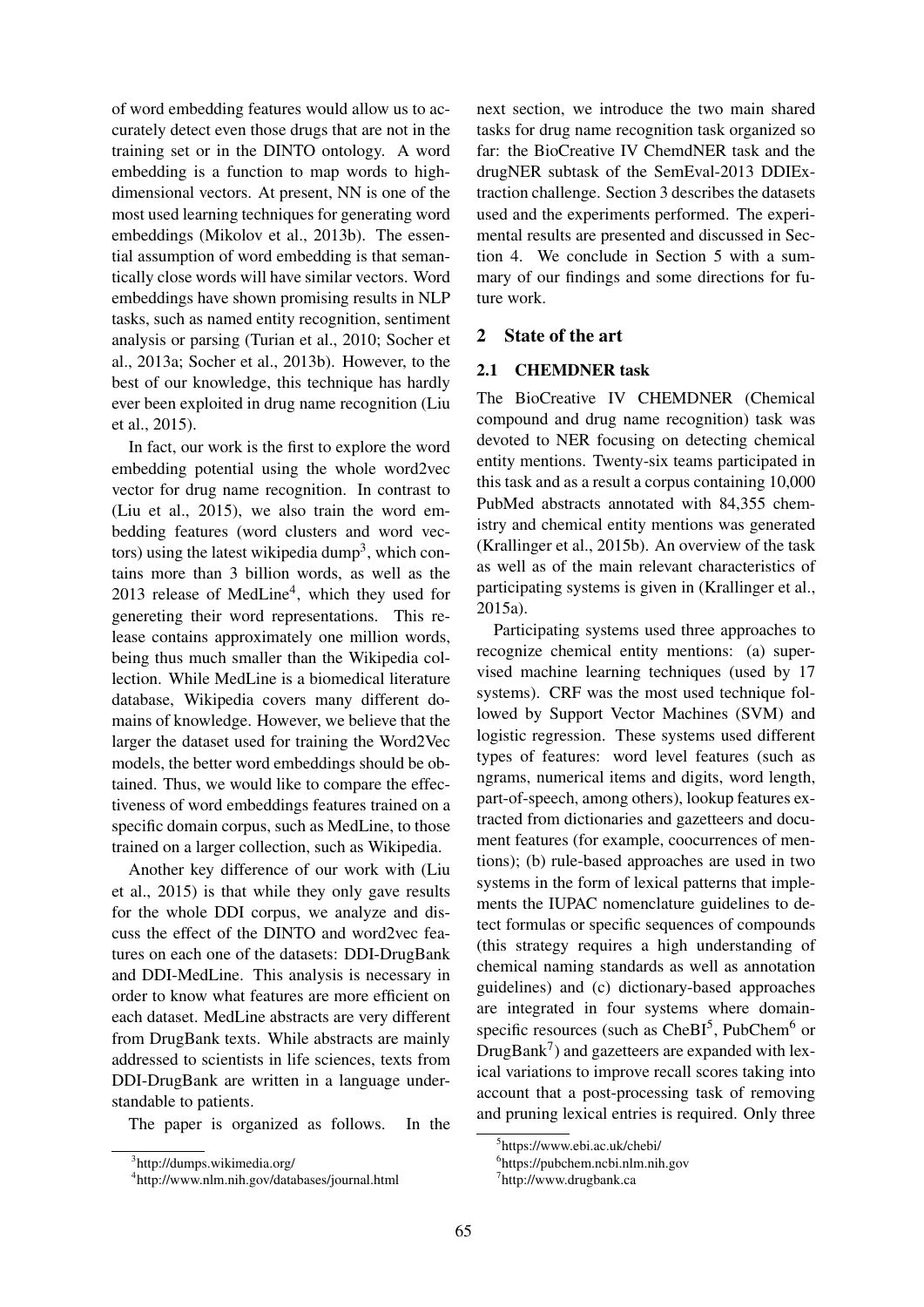systems tried a hybrid approach combining machine learning and rule-based strategies. Analyzing the runs submitted by participating teams, it is important to highlight that the top ranked system (Leaman et al., 2015) (87,39% of F-score) implemented a hybrid approach that combines a CRF model, a set of patterns to identify special types of mentions and gazetteers. This score is very close to the inter human annotator agreement (IAA) in this task  $(91\%)$ .

### 2.2 SemEval-2013 DrugNER task

The DDIExtraction Shared Task 2013 (Segura Bedmar et al., 2013; Segura-Bedmar et al., 2014) is the second edition of the DDIExtraction Shared Task series, a community-wide effort to promote the implementation and comparative assessment of NLP techniques in the field of the Pharmacovigilance domain. To attain this aim, two main tasks were proposed: the recognition of pharmacological substances (DrugNER task) and the detection and classification of drug-drug interactions (DDI task) from biomedical texts. Four types of pharmacological substances were defined: *drug* (generic drug names), *brand* (branded drug names), *group* (drug group names) and *drug-n* (active substances not approved for human use). The results of the participating systems were evaluated according to four evaluation criteria: strict (which demands exact boundary and entity type matching), exact (which only demans exact boundary matching), partial (which only demands partial boundary matching) and type (which demands partial boundary and entity type matching).

A total of 6 teams participated in the DrugNER subtask. The reader can find the full ranking information in (Segura Bedmar et al., 2013). In general, the results on the DDI-DrugBank dataset were much better than those obtained on the DDI-MedLine dataset. While DDI-DrugBank texts focus on the description of drugs and their interactions, the main topic of DDI-MedLine texts would not necessarily be on DDIs. Coupled with this, it is not always trivial to distinguish between substances that should be classified as pharmacological substances and those that should not. This is due to the ambiguity of some pharmacological terms. For example, *insulin* is a hormone produced by the pancreas, but can also be synthesized in the laboratory and used as drug to treat insulin-dependent diabetes mellitus. The participating systems should be able to determine if the text is describing a substance originated within the organism or, on the contrary, it describes a process in which the substance is used for a specific purpose and thus should be identified as pharmacological substance.

The best results were achieved by the WBI team  $(Rocktäschel et al., 2013)$  with a CRF algorithm. The system employed a domain-independent feature set along with features generated from the output of ChemSpot (Rocktäschel et al., 2012), an existing chemical named entity recognition tool, as well as a collection of domain-specific resources. Its model was trained on the training dataset as well as on entities of the test dataset for the DDI task. In the detection subtask (which only requires exact boundary matching), this system achieved an F1 of 90% on the DDI-DrugBank dataset and an F1 of 78% on DDI-MedLine. As expected, the results of the classification subtask (strict evaluation) were worse, showing an F1 of 87.8% on DDI-DrugBank and 58.1% on DDI-MedLine.

## 3 Method

This section describes the datasets and settings used in our experiments.

## 3.1 Datasets

The major contribution of DDIExtraction was to provide a benchmark corpus, the DDI corpus. The corpus was manually annotated with a total of 18,502 pharmacological substances and 5,028 DDIs. It consists of two different datasets: DDI-DrugBank (792 texts selected from the DrugBank database) and DDI-MedLine (233 MedLine abstracts on the subject of DDIs). A detailed description of the DDI corpus can be found in (Herrero-Zazo et al., 2013).

The corpus was split in order to build the datasets for the training and evaluation of the different participating systems. Approximately 77% of the DDI corpus documents were randomly selected for the training dataset and the remaining was used for the test dataset. The training dataset is the same for both subtasks since it contains entity and DDI annotations. The test dataset for the DrugNER task was formed by discarding documents which contained DDI annotations. Entity annotations were removed from this dataset to be used by participants. The remaining docu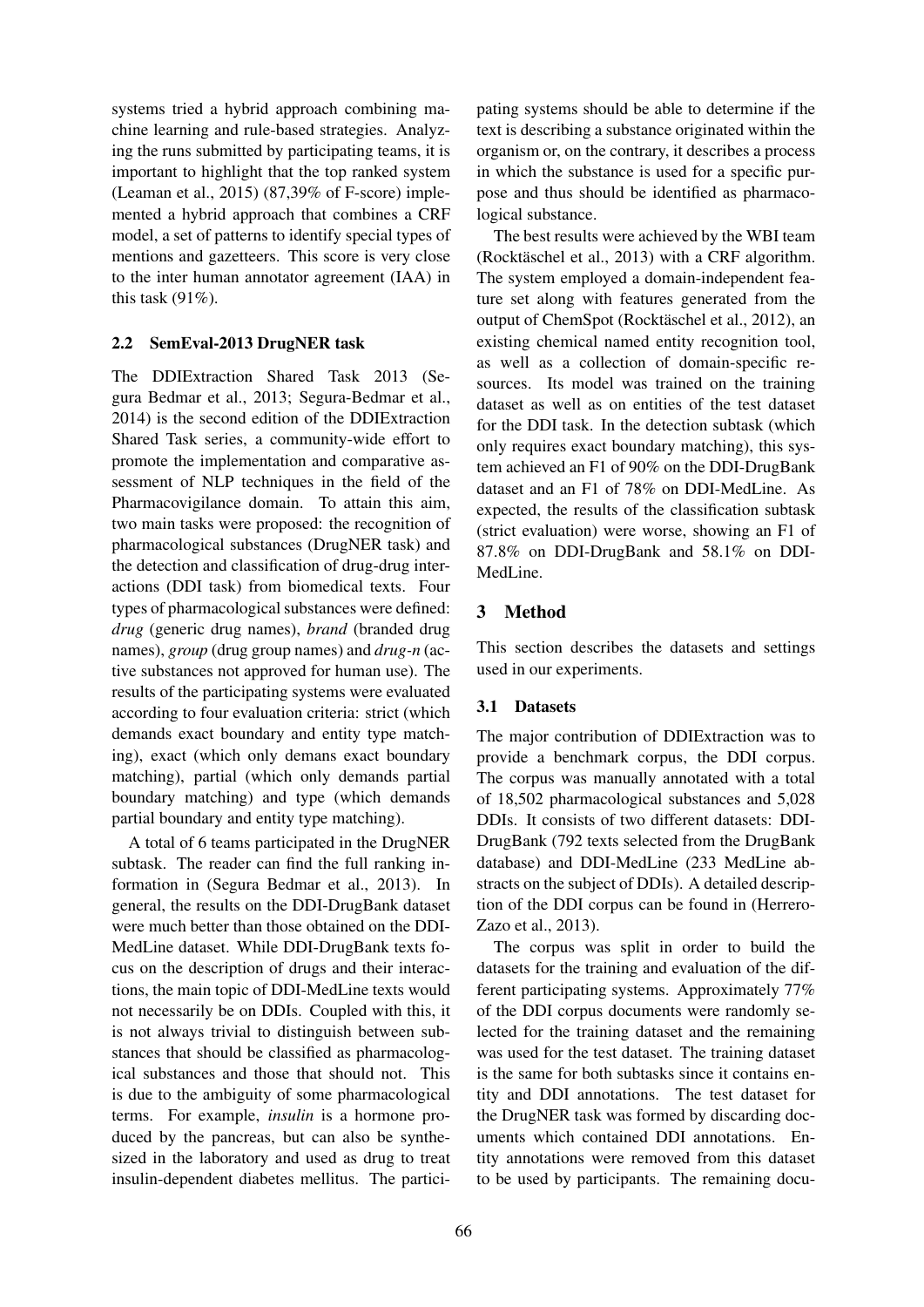ments (that is, those containing some interactions) were used to create the test dataset for the DDI task. Since entity annotations are not removed from these documents, the test dataset for the DDI task can also be used as additional training data for the DrugNER task.

Table1 shows the basic statistics on the training and test datasets for the DrugNER task.

### 3.2 Experiments

As it stated in the previous section, most successful approaches for drug name recognition have used machine learning algorithms such as CRFs trained with linguistic features (tokens, lemmas or POS tags, among others) and semantic features from domain resources such as ontologies or dictionaries. Encouraged by the good results of the CRF-based methods, we propose a system based on CRF and also explore word embedding features provided by the Word2vec tool. In particular, we used a python binding<sup>8</sup> to CRFsuite (Okazaki, 2007).

CRF performs the NER task as a classification task on each token, determining whether it is an entity or not. To represent the class of each token, we used the BIO tagging scheme. According to this scheme, each token is tagged as either beginning entity token (B), inside entity token (I) or outside token (O). For the detection subtask (exact criterion), we only considered three classes: B-ENTITY, I-ENTITY and O. However, since we had to classify four different types (drug, brand, group and drug-n), we used nine different classes for the classification task.

As a first stage, we developed a baseline system using a CRF algorithm in which each token is represented with the following features:

- The context window of three tokens to its right and to its left in the sentence. The context window also includes the current token.
- POS tags and lemmas in the context window are also considered.
- An orthography feature which can take the following values: upperInitial (the token begins with an uppercase letter and the rest are lowercase), allCaps (all its letters are uppercase), lowerCase (all its letters are lowercase) and mixedCaps (the token contains any mixture of upper and lowercase letters).
- 8 http://python-crfsuite.readthedocs.org/en/latest/

• A feature representing the type of token: word, number, symbol or punctuation.

As one of our goals is to study the contribution of DINTO in the task, in a second stage, we also considered a binary feature that indicated whether the current token was found in the DINTO ontology.

Figure 1 shows a pipeline of GATE components used to process the texts and to obtain the feature set used to train the CRF model. There are five main processing modules: sentence splitter, tokenizer, POS tagger, morphological analyzer and the Gate onto root gazetteer, which links text to the DINTO ontology. The ontology is processed to produce a flexible gazetteer taking into account alternative morphological forms of the instances of the ontology.

The main hypothesis of this work is that the incorporating of word embeddings as features into a CRF model could help to recognize unseen or very rare drug mentions in the training set. Thus, we train word embeddings using the Word2vec tool. Word2vec only requires a large corpus of sentences as input dataset in order to generate word vectors by training a NN language model. The NN model is able to learn from the different contexts in which a word appears and then to compute its representation as a vector. In this study, Word2Vec tool was trained on two different corpora. As first option, we used the latest wikipedia dump<sup>9</sup>, which contains more than 3 billion words. Then, we used the Word2Vec model trained on Wikipedia to obtain the word vectors for all tokens in the DDI corpus.

Based on distributional hypothesis (Harris, 1954), similar words will have similar vectors because they occur in similar contexts. The word vector for the current token was considered as a new feature into an our CRF system. We tried with different dimensions of vectors (50, 100 and 200) (see Table 3). It should be noted that these word representations could be very valuable input, not only for named entity recognition, but also in many other NLP tasks (POS tagging, word name disambiguation, lexical simplification, etc).

Another important advantage of the Word2vec tool is that contains a utility to compute word clusters using a k-means clustering algorithm. Thus, we also used word cluster as a new feature to represent the current token in our CRF-based system.

<sup>9</sup> http://dumps.wikimedia.org/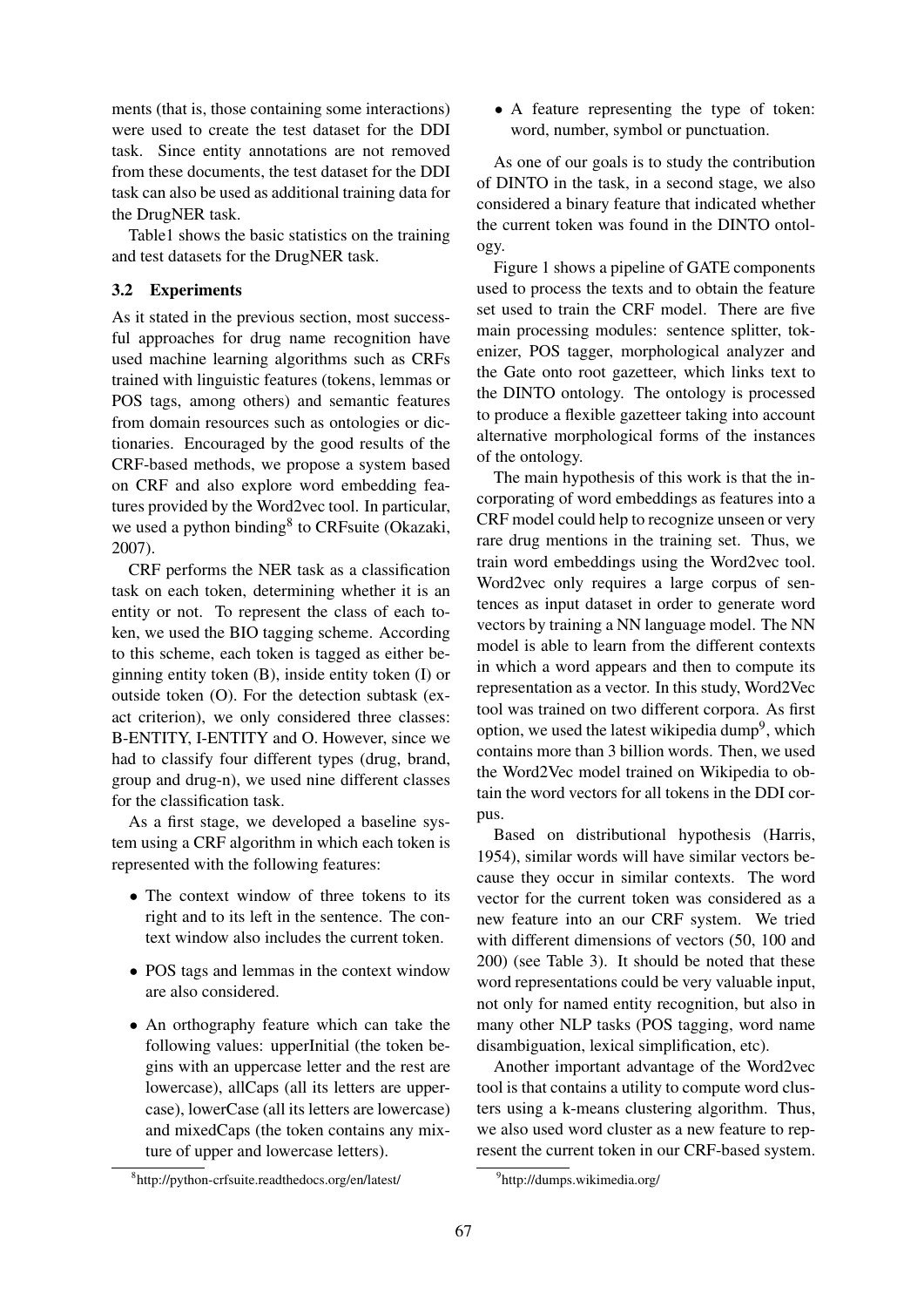|                         |           | <b>Training + Test for DDI task</b> | <b>Test for DrugNER task</b> |
|-------------------------|-----------|-------------------------------------|------------------------------|
| DDI-MedLineDDI-DrugBank | documents | 730                                 | 54                           |
|                         | sentences | 6648                                | 145                          |
|                         | drug      | 9715                                | 180                          |
|                         | group     | 3832                                | 65                           |
|                         | brand     | 1770                                | 53                           |
|                         | drug_n    | 124                                 |                              |
|                         | documents | 175                                 | 58                           |
|                         | sentences | 1627                                | 520                          |
|                         | drug      | 1574                                | 171                          |
|                         | group     | 234                                 | 90                           |
|                         | brand     | 36                                  |                              |
|                         | drug_n    | 520                                 |                              |

Table 1: Statistics on the training and test dataset for the DrugNER task.



Figure 1: System architecture and pipelines for CRF machine learning-based Drug NER.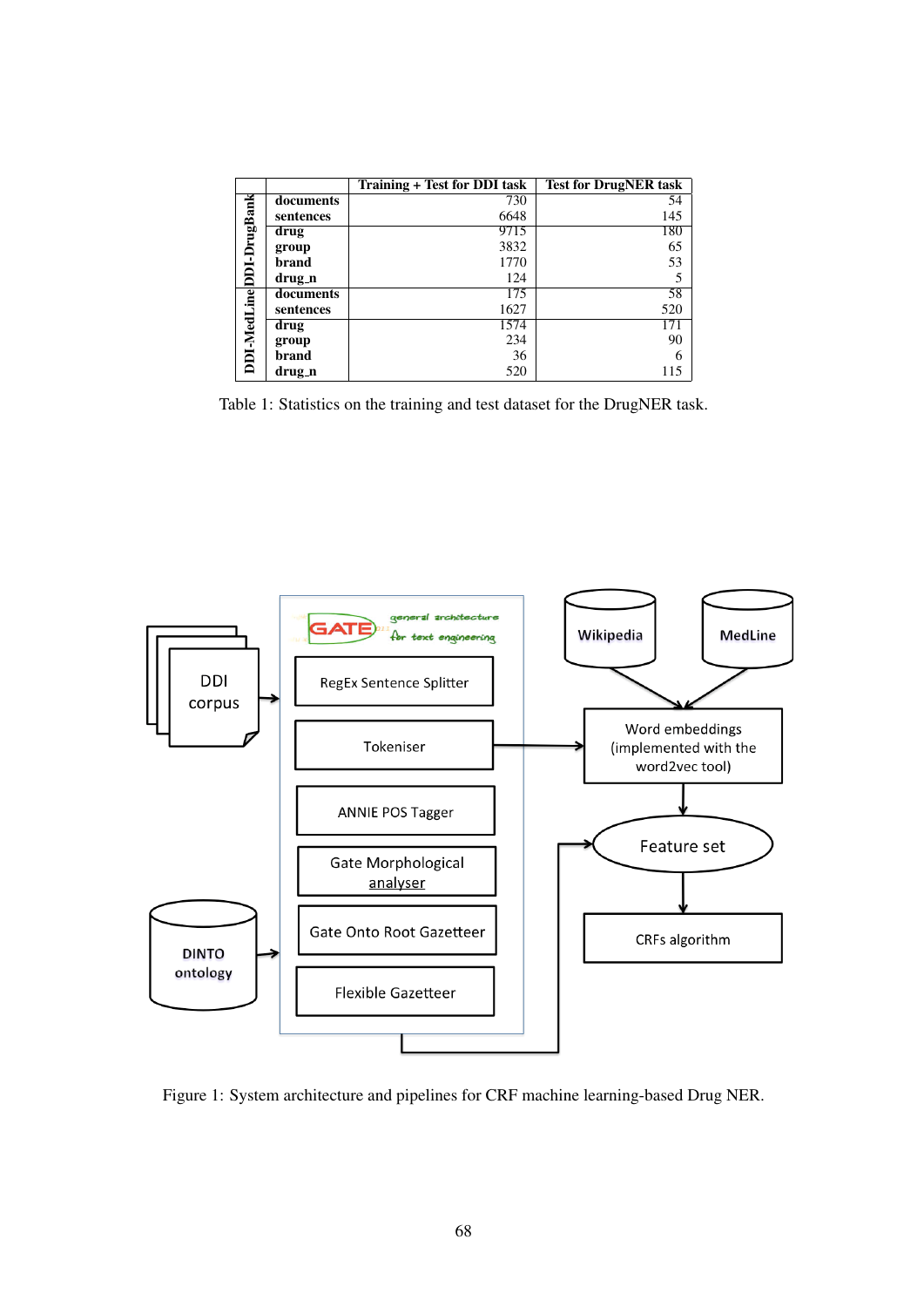Word clusters represent words at a higher level abstraction that may help to recognize even those drug mentions that are not observed in the training set. We performed experiments for different values of k in the k-means (50, 150 and 500). All experiments are summarized in Table 2.

### 4 Evaluation

Table 3 shows the results for the different settings studied for the detection subtask (exact criterion) and for the classification subtask (strict criterion). The scores correspond to the micro-average values, which were calculated with regarding all classes (B- and I-) of each corresponding subtask.

The following subsections present and discuss the results for each dataset: DDI-DrugBank and DDI-MedLine.

#### 4.1 Results on DDI-DrugBank

#### 4.1.1 Detection subtask

The use of a lexicon feature from DINTO achieved an increase in both precision and recall (and consequently, an improvement of 1% in F1 score).

The results suggest that Word2vec features can potentially lead to improved detection performance. In general, the use of word clusters showed a significant increase in recall values (from  $84\%$  to  $89\%$ ), and hence a gain of  $3\%$  in F1. However, word clusters did not seem significantly to alter overall precision values. As expected, word cluster is an effective feature to improve the coverage of the system.

Our initial hypothesis was that Word2vec features trained on MedLine should provide better results because these texts are focused on the biomedical domain, however the results demonstrated that word clusters from Wikipedia, in general, had a better performance than those from MedLine. This may be due to the size of the Wikipedia corpus is significantly larger than the release of Medline used in this work. Therefore, Wikipedia is the best option to train our Word2Vec models in our current settings, though Wikipedia cover a vast array of subjects, not necessarily related to the biomedical domain.

Word cluster features trained on MedLine always seem to provide the same scores, that is, there is no difference between to use a cluster which was calculated using  $k=50$ ,  $k=150$  or k=500. Word clusters trained on Wikipedia produced better results when the number of clusters

is larger. More experiments are necessary to confirm or deny these results. In general, word clusters performed better than word vectors.

To sum up, the results suggest that word clusters are the most influential features for the detection subtask, achieving an improvement of 4% in recall over the baseline system.

#### 4.1.2 Classification subtask

Regarding the results of the classification task on the DDI-DrugBank dataset, the use of Word2vec features did not necessarily give better results than the baseline system and might even be worse (see Table 3). The best F1 (75%) was obtained by five different strategies (see Table 3): baseline, word clusters (k=50) on Wikipedia, word clusters (k=50, k=500) on MedLine and word vectors (d=50) on MedLine.

Similarly, DINTO did not overcome the baseline system yet. Therefore, while the experiments on the detection task show that the use of DINTO and Word2vec features could help to improve the performance, this positive effect does not seem to be present for the classification task.

#### 4.2 Results on DDI-MedLine

#### 4.2.1 Detection subtask

The use of DINTO led to an increase in precision, achieving 10% over the baseline system, and an increase of 3% in recall. Thus, F1-score went up from  $61\%$  to  $66\%$ .

Word cluster features generated from Wikipedia provided a significant improvement of 6% in recall, but with worse precision than the combination of baseline with DINTO. As was the case on DDI-DrugBank, lower improvements were obtained by the word clusters trained on MedLine. Moreover, word clusters seemed to perform better than word vectors. On the other hand, word vectors trained on MedLine showed precision values very close to those obtained by the baseline system with DINTO.

#### 4.2.2 Classification subtask

Contrary to the evaluation on the DDI-DrugBank dataset, the use of DINTO increased the baseline precision by 8% and the baseline recall by 3%. Therefore, DINTO provide valuable information for the classification of drug entities in scientific texts. This may be due to DINTO incorporates information from several resources such as the ChEBI ontology, the DrugBank database and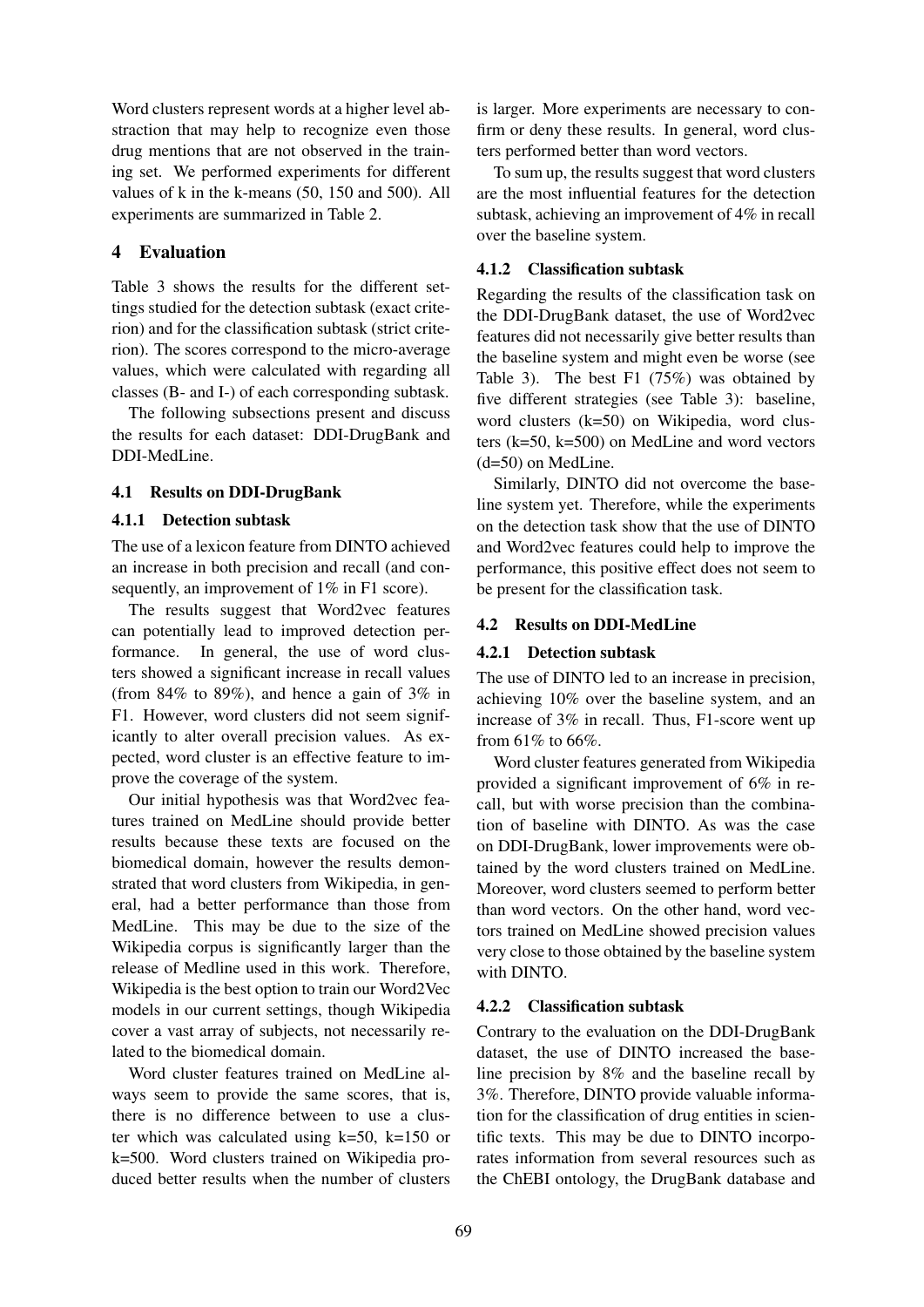the ATC classification system<sup>10</sup> (a drug classification system developed by WHO). Word clusters (k=500) achieved the best performance by increasing the recall (by 7%) and thus the F1 accordingly. However, word vectors do not seem to provide an improvement over the results achieved by DINTO.

Although our system does not provide better performance than the WBI system, the use of the DINTO feature show a significant improvement by 9% in precision over the WBI system, but with a sharp reduction in recall.

#### 5 Conclusion

The main contribution of this paper is the incorporation of word embedding features into a CRFbased NER system for drug entities. In addition, we explore if the DINTO ontology can be a valuable resource for the task.

The results suggest that DINTO can lead to improve the performance over the detection subtask. Therefore, we can confirm that the DINTO ontology is a useful resource for the drug name recognition task from scientific texts. For this reason, we intend to continue studying on how to better use DINTO in order to increase the performance of the task. Moreover, we believe that the inclusion of additional semantic features from biomedical resources (such as DrugBank, CheBI, ChemIDPlus, the ATC classification system, Drugs@FD  $^{11}$ , etc) are essential in order to improve performance for the classification subtask.

As we foresaw in the initial hypothesis, Word2vec features achieve a marked improvement in recall for the detection task. Word cluster features trained on Wikipedia seem to provide the most satisfactory results. More experiments are necessary to determine the optimum number of clusters for the task. Although in general our results are not better than those achieved by the top system in the DrugNER task, we strongly believe the use of word embeddings for this task is worth further research.

Our experiments conducted on the DDI corpus allow us to compare our approach with the participating systems of the DrugNER task in the SemEval-2013 DDIExtraction challenge. In general, our system does not perform better than the top system (WBI) in this shared task. However, the results for the classification task on the DDI-

MedLine dataset show that DINTO could be a valuable resource to improve precision.

The WBI system provided an F1 of 87.8% on DDI-DrugBank (which is very close to the IAA (0.91)), but performed worse on the DDI-MedLine dataset (showing an F1 of 58.1%). It stands to reason that this system could have already reached the maximum threshold results for the DDI-DrugBank dataset. On the other hand, there is much room for improvement on the DDI-MedLine dataset. The results reported in (Liu et al., 2015) are better than those provided by the WBI system. However, since the authors only provide results for the whole DDI corpus, we cannot know the performance of their system on each dataset and whether their system is able to overcome the WBI system on the DDI-MedLine dataset.

In future work, we will first train the Word2vec tool using a large set of MedLine abstracts. It could provide better results than those obtained from the Word2vec model trained on Wikipedia. Since MedLine is a biomedical literature database, Medline abstracts should provide better word representations for drug entities than those obtained from Wikipedia articles. We also plan to extend the experimentation to the ChemdNER corpus in order to compare our approach to the participating systems of the BioCreative IV CHEMDNER task. We also intend to carry out an error analysis to determine the main causes for wrong detection and classification.

Furthermore, we will still explore additional word embedding features for the drugNER task. In particular, we plan to generate vectors to represent, not only words, but also phrases because many biomedical concepts are multiwords. Additionally, the parameters of CRF algorithm will be fine-tuned through cross-validation on the training set for improving the classification results on the test set.

Finally, we would like to investigate the contribution of word embeddings for the relation extraction task, especially, the extraction of DDIs. We will also explore how the DINTO ontology can be used to improve the DDI extraction task. We strongly believe that this ontology could be a valuable resource for the research on Biomedical Information Extraction and would like to encourage the research community to use the DINTO ontology, which is available for research purposes at https://code.google.com/p/dinto/.

<sup>&</sup>lt;sup>10</sup>http://www.whocc.no/atc/structure\_and\_principles/

<sup>11</sup>http://www.accessdata.fda.gov/scripts/cder/drugsatfda/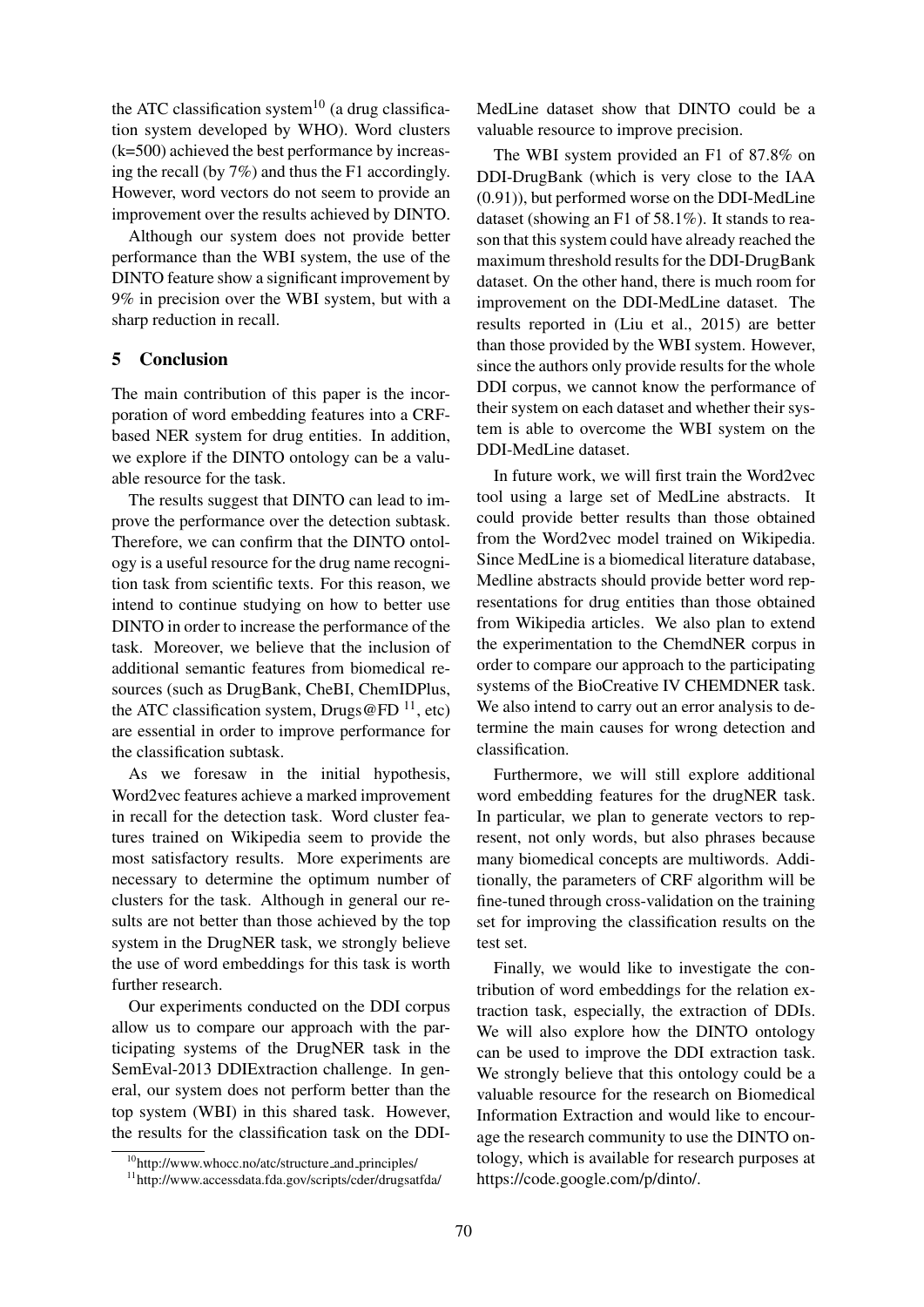#### Acknowledgments

This work was supported by TrendMiner project [FP7-ICT287863] and by eGovernAbility-Access project (TIN2014-52665-C2-2-R).

#### **References**

Kirill Degtyarenko, Paula De Matos, Marcus Ennis, Janna Hastings, Martin Zbinden, Alan McNaught, Rafael Alcántara, Michael Darsow, Mickaël Guedj, and Michael Ashburner. 2008. Chebi: a database and ontology for chemical entities of biological interest. *Nucleic acids research*, 36(suppl 1):D344– D350.

Zellig S Harris. 1954. Distributional structure. *Word*.

- Yongqun He, Sirarat Sarntivijai, Yu Lin, Zuoshuang Xiang, Abra Guo, Shelley Zhang, Desikan Jagannathan, Luca Toldo, Cui Tao, and Barry Smith. 2014. Oae: the ontology of adverse events. *Biomed Semantics*, 5:29.
- María Herrero-Zazo, Isabel Segura-Bedmar, Paloma Martínez, and Thierry Declerck. 2013. The DDI corpus: An annotated corpus with pharmacological substances and drug-drug interactions. *Journal of Biomedical Informatics*, 46(5):914–920.
- Mar´ıa Herrero Zazo. 2015. *Semantic Resources in Pharmacovigilance: A Corpus and an Ontology for Drug-Drug Interactions*. Ph.D. thesis, Carlos III University of Madrid, 5.
- Martin Krallinger, Florian Leitner, Obdulia Rabal, Miguel Vazquez, Julen Oyarzabal, and Alfonso Valencia. 2015a. Chemdner: The drugs and chemical names extraction challenge. *J Cheminform*, 7(Suppl 1):S1.
- Martin Krallinger, Obdulia Rabal, Florian Leitner, Miguel Vazquez, David Salgado, Zhiyong Lu, Robert Leaman, Yanan Lu, Donghong Ji, Daniel M Lowe, et al. 2015b. The chemdner corpus of chemicals and drugs and its annotation principles. *Journal of cheminformatics*, 7(Suppl 1):S2.
- Robert Leaman, Chih-Hsuan Wei, and Zhiyong Lu. 2015. tmchem: a high performance approach for chemical named entity recognition and normalization. *Journal of cheminformatics*, 7(supplement 1).
- Shengyu Liu, Buzhou Tang, Qingcai Chen, Xiaolong Wang, and Xiaoming Fan. 2015. Feature engineering for drug name recognition in biomedical texts: Feature conjunction and feature selection. *Computational and mathematical methods in medicine*, 2015.
- Tomas Mikolov, Kai Chen, Greg Corrado, and Jeffrey Dean. 2013a. Efficient estimation of word representations in vector space. In *ICLR 2013 Workshop Track*.
- Tomas Mikolov, Ilya Sutskever, Kai Chen, Greg S Corrado, and Jeff Dean. 2013b. Distributed representations of words and phrases and their compositionality. In *Advances in neural information processing systems*, pages 3111–3119.
- Naoaki Okazaki. 2007. Crfsuite: a fast implementation of conditional random fields (crfs).
- T. Rocktäschel, M. Weidlich, and U. Leser. 2012. Chemspot: a hybrid system for chemical named entity recognition. *Bioinformatics*, 28(12):1633–1640.
- Tim Rocktäschel, Torsten Huber, Michael Weidlich, and Ulf Leser. 2013. Wbi-ner: The impact of domain-specific features on the performance of identifying and classifying mentions of drugs. In *Proceedings of the 7th International Workshop on Semantic Evaluation*, pages 356–363.
- Isabel Segura Bedmar, Paloma Martínez, and María Herrero Zazo. 2013. Semeval-2013 task 9: Extraction of drug-drug interactions from biomedical texts. In *SemEval-2013: Semantic Evaluation Exercises Workshop*, pages 341–350. Association for Computational Linguistics.
- Isabel Segura-Bedmar, Paloma Martínez, and María Herrero-Zazo. 2014. Lessons learnt from the ddiextraction-2013 shared task. *Journal of biomedical informatics*, 51:152–164.
- Richard Socher, John Bauer, Christopher D Manning, and Andrew Y Ng. 2013a. Parsing with compositional vector grammars. In *In Proceedings of the ACL conference*. Citeseer.
- Richard Socher, Alex Perelygin, Jean Y Wu, Jason Chuang, Christopher D Manning, Andrew Y Ng, and Christopher Potts. 2013b. Recursive deep models for semantic compositionality over a sentiment treebank. In *Proceedings of the conference on empirical methods in natural language processing (EMNLP)*, volume 1631, page 1642. Citeseer.
- Joseph Turian, Lev Ratinov, and Yoshua Bengio. 2010. Word representations: a simple and general method for semi-supervised learning. In *Proceedings of the 48th annual meeting of the association for computational linguistics*, pages 384–394. Association for Computational Linguistics.
- David S Wishart, Craig Knox, An Chi Guo, Savita Shrivastava, Murtaza Hassanali, Paul Stothard, Zhan Chang, and Jennifer Woolsey. 2006. Drugbank: a comprehensive resource for in silico drug discovery and exploration. *Nucleic acids research*, 34(suppl 1):D668–D672.